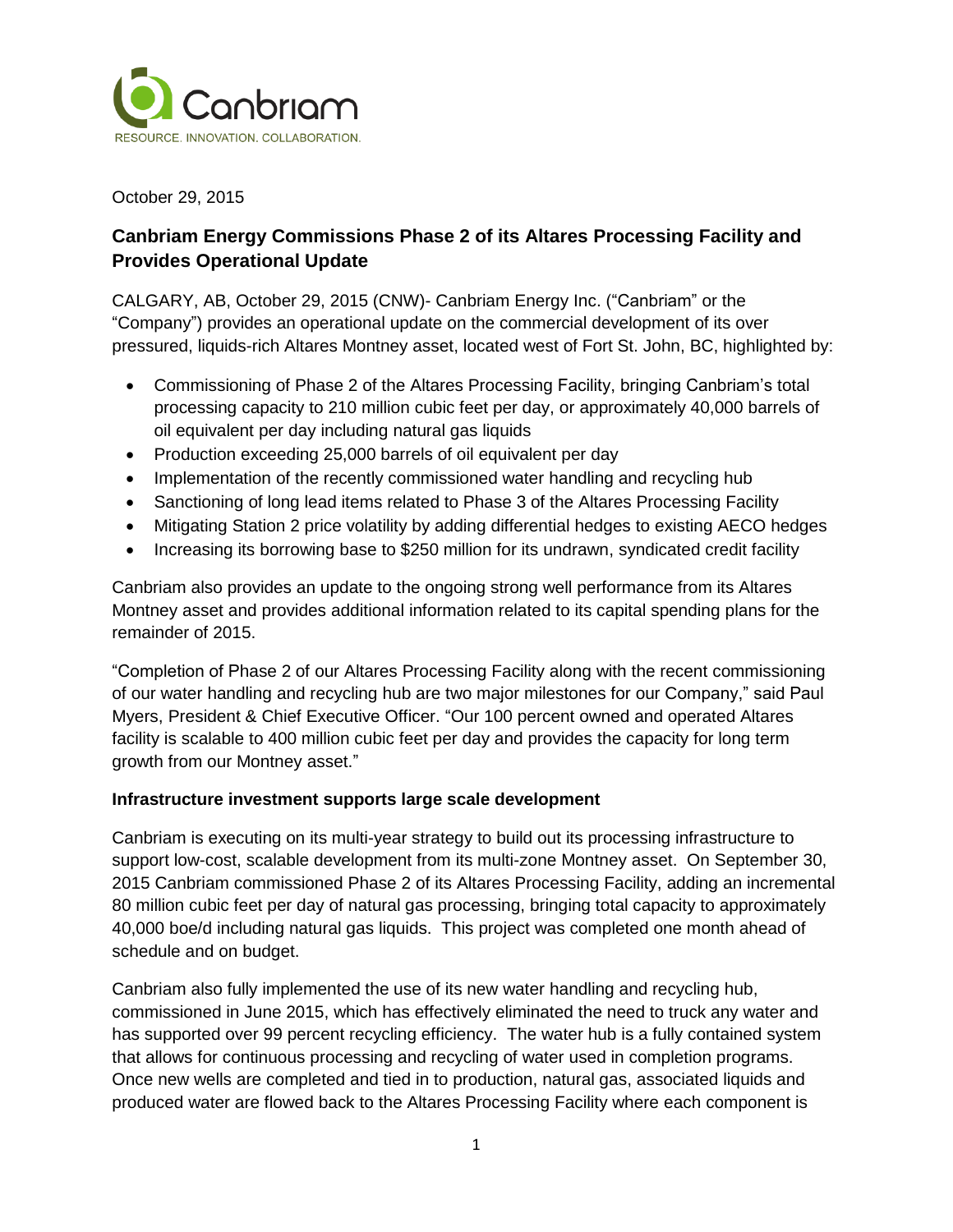

separated. Processed water from the gas stream is transferred to the water hub for treatment, where it is blended with fresh water and reused in subsequent completion programs.

Canbriam is four years into a 20 year permit to source fresh water from Williston Lake, BC, securing source water to support long term development plans. By eliminating the need to truck water, Canbriam estimates that water handling costs will be reduced by approximately \$0.8 million per well. Reduced truck traffic also enhances the overall safety of Canbriam's operations.

"Completing these infrastructure projects reflects the effort, focus and capability of our team" stated Gary Gardiner, Chief Operating Officer. "We believe our natural gas processing infrastructure and water hub will continue to support profitable production growth."

Canbriam's Board of Directors recently sanctioned the purchase of long lead items related to Phase 3 of the Altares Processing Facility. This expenditure adds approximately \$20 million to the 2015 capital budget, which is now expected to range between \$360 million and \$380 million. Phase 3 is expected to add approximately 120 million cubic feet per day of natural gas processing capacity by year end 2017, taking total capacity to approximately 60,000 boe/d including natural gas liquids. 100 percent ownership of processing infrastructure gives Canbriam the operational flexibility to control its pace of development if market conditions change.

## **Production and well results reflect sustainability of business model**

Q3 2015 production averaged 17,026 boe/d, which is approximately 4 percent lower than Q2 2015 production levels as it reflects the impact of well shut-ins related to completions of new wells and a 10 day turnaround in September that was required to commission the Phase 2 expansion.

Following the turnaround, production levels ramped up to over 25,000 boe/d which represents full capacity for Phase 1. This production milestone was achieved ahead of Canbriam's anticipated timing of late Q4 2015 and reflects ongoing strong well performance and low overall declines. Downhole chokes are utilized in all wells to maintain bottom-hole pressure which Canbriam believes enhances the ultimate recovery of the wells and supports the overall sustainability of the business. Canbriam's current average annual corporate decline rate is approximately 24 percent, which allows the company to grow production with a relatively low rig count.

Production will be curtailed through Q4 2015 to accommodate well shut-ins required for ongoing completion programs. Canbriam routinely shuts-in producing wells to safely complete new wells within neighboring pad locations. The Company expects to complete an additional 8 wells (100% working interest) in Q4 2015 based on its current program and as these wells are tied in through late 2015 and early 2016, production rates are expected to exceed 30,000 boe/d.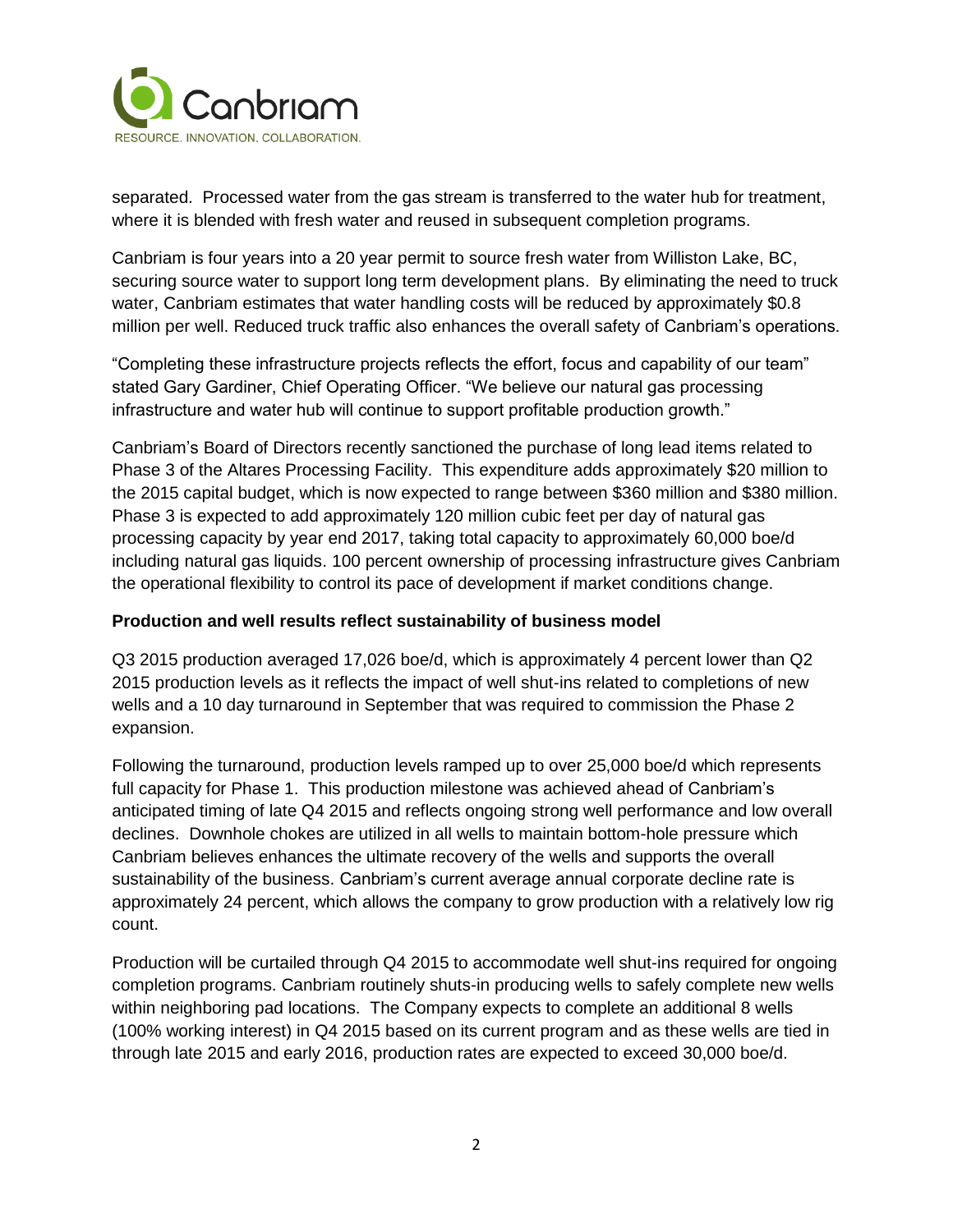

Canbriam's 10 new wells (100 percent working interest) added in June and July 2015 have all met or exceeded the Company's raw gas type curves for both Upper Montney wells and Lower Montney wells. These new wells (8 Upper Montney and 2 Lower Montney wells) are currently producing at restricted rates with the use of downhole chokes, averaging approximately 5 million cubic feet per day.

Drilling and completion costs for the 10 new wells were approximately 25 percent lower than 2013 and 2014 levels, in spite of sand concentration levels doubling since 2013. Cost improvement is attributable to both drilling and completion cost efficiencies and overall service cost reductions.

Sand intensity has increased consistently over the past few years, supporting better fracturing of the reservoir and anticipated well performance improvement. In its 2015 completion program, Canbriam is placing approximately 1.8 tonnes of sand per meter, which is over 50 percent higher than 2014 and approximately double the sand placed in 2013 wells.

## **Capital budget and risk management update**

Canbriam's 2016 capital program will be funded through cash on hand, an undrawn credit facility and cash flow which is supported by the Company's commodity hedging program. Effective October 30, 2015 Canbriam's syndicated credit facility is increasing to \$250 million from \$200 million as a result of producing well additions supporting the higher borrowing base.

To support its capital program and to mitigate ongoing regional price volatility, Canbriam has added hedges that lock in a fixed differential between AECO and Station 2. Canbriam sells its natural gas production at Station 2, which has experienced recent price volatility due to maintenance downtime on both the Alberta and BC transmission systems. Canbriam anticipates that there could be maintenance interruptions in the spring and summer of 2016. As of October 27, 2015 Canbriam's natural gas hedge positions are outlined as follows:

| Natural gas hedges | AECO (GJ/d) | C\$/GJ | Station 2 (GJ/d) | Fixed differential (C\$/GJ) |
|--------------------|-------------|--------|------------------|-----------------------------|
| Q4 2015            | 50,000      | \$3.11 | 46.700           | \$0.59                      |
| 2016               | 80,000      | \$3.02 | 70.000           | \$0.57                      |
| 2017               | 80,000      | \$3.26 | 80,000           | \$0.44                      |

For the remainder of 2015, Canbriam also has liquids hedges in place for 2,400 barrels per day at C\$96.28. For 2016 and 2017, Canbriam has 2,500 barrels per day hedged at C\$97.35 and 500 barrels per day hedged at C\$79.40, respectively. Canbriam expects to selectively increase hedge positions through 2015 and 2016, dependent on commodity pricing.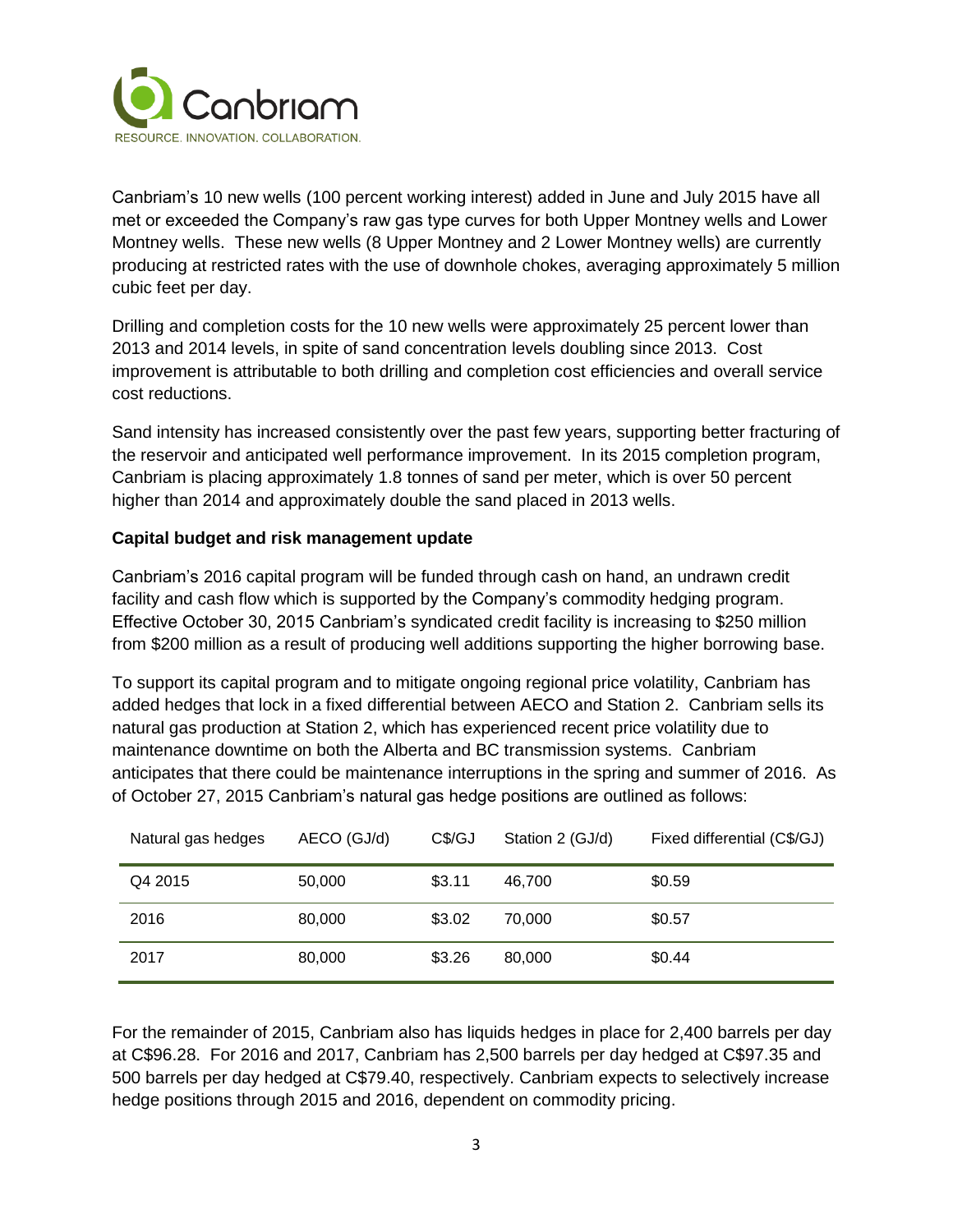

# **About Canbriam**

Canbriam Energy Inc. is a private intermediate exploration and production Company with a focus on over-pressured, liquids rich natural gas. Its principal producing properties and acreage positions are in the multi-zone Altares Montney of Northeast British Columbia, which has been substantially de-risked to support its development plans. The Company was founded in 2007 and is headquartered in Calgary, Alberta with an office in Fort St. John, British Columbia.

## **Forward-Looking Statements, Advisories and Definitions**

This news release contains forward-looking statements within the meaning of securities legislation. All statements, other than historical facts, that address activities that Canbriam intends, assumes, plans, expects, believes or anticipates (and other similar expressions) will, should or may occur in the future are forward-looking statements. Forward-looking statements herein relate to business strategy and objectives; development and exploration plans, including the anticipated benefits resulting therefrom and the timing thereof; reserve quantities and the discounted present value of future net cash flows from such reserves; future production levels; facility construction, including the estimated commissioning of Phase 3 of the Altares Processing Facility; drillings plans; corporate decline rates; and the timing of well completions.The forward-looking statements are based on management's current beliefs, based on currently available information, as to the outcome and timing of future events. These forwardlooking statements involve certain risks and uncertainties that could cause the results to differ materially from those expected by the management of Canbriam. Canbriam undertakes no obligation to update or revise any forward-looking statements. Any forward-looking statements in this release are expressly qualified by this cautionary statement.

## Barrel of Oil Equivalent

Barrel of oil equivalent (boe) are presented on the basis of one boe for six Mcf of natural gas. Disclosure provided herein in respect of boe's may be misleading, particularly if used in isolation. A boe conversion ratio of 6 Mcf: 1 barrel is based on an energy equivalency conversion method primarily applicable at the burner tip and does not represent a value equivalency at the wellhead.